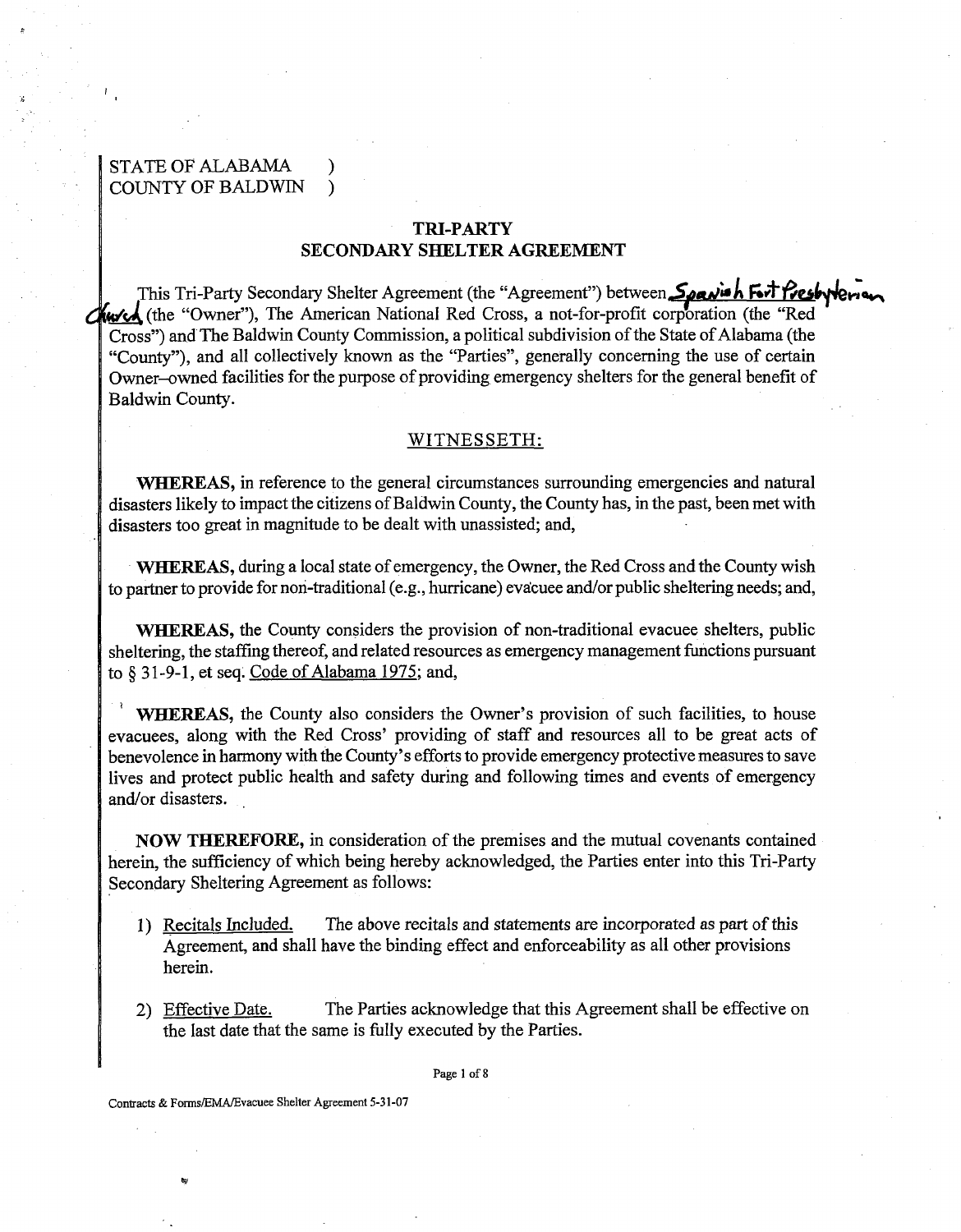**3)** Limited Aaeement. The Parties agree that this Agreement is limited in scope to the Owner providing a facility as an evacuee shelter if necessary, the Red Cross providing various disaster relief functions including operation of the facility, and the County procuring listed resources and reimbursing the Owner if and when necessary. Notwithstanding the scope of this Agreement, nothing shall prevent the Owner fiom submitting any eligible expenses in their requests for consideration of reimbursement fiom the County.

4) General Certifications of the Parties. The Parties generally certify the following:

- i) The costs associated with general wear and tear within the Owner's facility shall be non-reimbursable, and the same shall be omitted fiom any Owner requests for reimbursement from the Red Cross or County. **<sup>0</sup>**
- ii) Any change, improvement, alteration or modification, of any kind, made to or for the facility and/or property, without limitation, during, prior to, or in anticipation of occupancy must first receive written consent from the Baldwin County Commission in order for such modifications to be considered for County reimbursement.
- iii) All Parties will conduct a pre-occupancy inspection, attached as Exhibit **A,** of the facility to identify, in writing, existing but obvious facility flaws, problems and/or defects before the facility is used as a shelter.
- iv) All Parties following the closing of the shelter will conduct a post-occupancy inspection of the facility, attached as Exhibit B, in order to identify in writing existing but obvious facility flaws, problems and/or defects.
- 5) Owner Certifications. The Owner certifies that:

The Owner shall herein designate and provide certain Owner-owned facilities for the purposes of housing individuals affected by natural disasters, emergency events, or other conditions which require the activation of the disaster relief functions of the Red Cross. Red Cross will determine if the facility is suitable for use as a public shelter and will determine the capacity of the shelter. The Owner will make the facility available to Red Cross for use as a shelter, upon Red Cross' oral or written request. The Owner shall provide support and necessary access to resources found within the respective facility to include, without limitation, telecommunications, electricity, natural gas, furnishings, water, and food.

- i) The Owner shall provide an accessible primary and alternate contact person, without limitation, prior to and during the entire time the facility is utilized as a shelter.
- ii) The Owner may remit to the County eligible costs incurred which have not been reimbursed by the Red Cross, for the sheltering of evacuees and/or displaced individuals including related expenses.
- iii) The Owner will, to the extent as possible, seek out volunteers and/or staff to assist the Red Cross in its overall effort to house and generally provide for those occupying and/or being served by the facility.

Page **2** of 8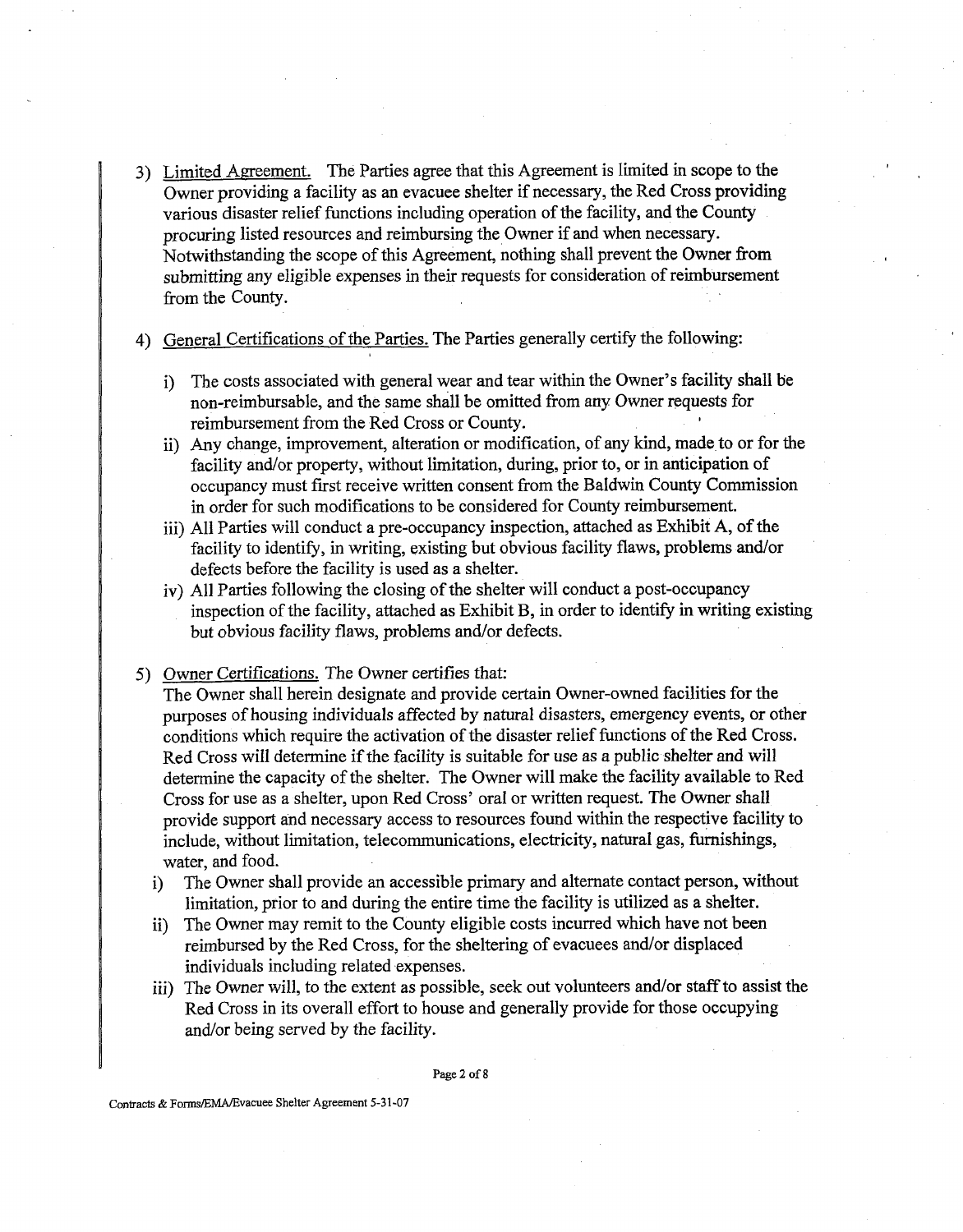- v) The Owner will appoint a person to coordinate the Owner's activities ("Facility Coordinator"). The Facility Coordinator will coordinate the use of the shelter with Red Cross' designated official ("Shelter Manager") and will collaborate to resolve questions or dilemmas regarding shelter operations. The Facility Coordinator will secure all equipment that is not to be used by Red Cross before the shelter is turned over to Red Cross.
- v) The Facility Coordinator shall, if feasible, designate a Foodservice Manager who will establish a feeding schedule and determine foodservice inventory and supply needs. At the direction of and in cooperation with the Shelter Manager, the Foodservice Manager will provide food and supplies needed for meals at the shelter site. If, in the opinion of the Shelter Manager, additional food or supplies are needed, the Shelter Manager will coordinate the procurement of the additional food or supplies. Red Cross will pay or reimburse Owner for all food and supplies, as approved by the Shelter Manager and used in the course of operating the shelter.
- vi) The Facility Coordinator shall, if feasible, designate a Facility Custodian who will establish and direct the sanitation inventory and supply needs. The Facility Coordinator or Facility Custodian will order and provide all sanitation and custodial supplies and services, as determined by the Shelter Manager. Red Cross will pay or reimburse Owner for all sanitation supplies, as approved by the Shelter Manager and used in the course of operating the shelter.
- vii) The Facility Coordinator and the Shelter Manager shall, if feasible, jointly coordinate a work schedule for any personnel who are not County or Red Cross employees, volunteers, or contractors. If the Owner experiences shortfalls in personnel and is unable to appoint a Foodservice Manager or Facility Custodian, the Facility Coordinator will notify the Shelter Manager, who may obtain such services by contract.
- viii)Red Cross is not responsible for coordinating police or security for the shelter. Any private security services that are to be the responsibility of Red Cross must be arranged under a separate agreement.
- ix) Within thirty (30) days after the close of a shelter, the Owner shall submit to the Red Cross its request for reimbursement, with supporting invoices, to the address included herein. Invoices and the supporting documentation shall include a list of the Owner's operations personnel and hours worked at the shelter, and details on any materials or goods used or consumed.
- x) Should the Owner not be reimbursed by the Red Cross, the Owner shall immediately submit such non-reimbursed costs to the County for consideration of reimbursement by the County.
- xi) The Owner shall not release any information concerning occupants of, or people served by, the shelter without express written consent of the Red Cross. Owner will refer all media questions related to the shelter to the Shelter Manager. Press releases issued to the media will credit all Parties.
- xii) Signage identifying the shelter will be allowed from all Parties and each will be responsible for removal of signage, if necessary, upon closing of the shelter.

Page **3** of 8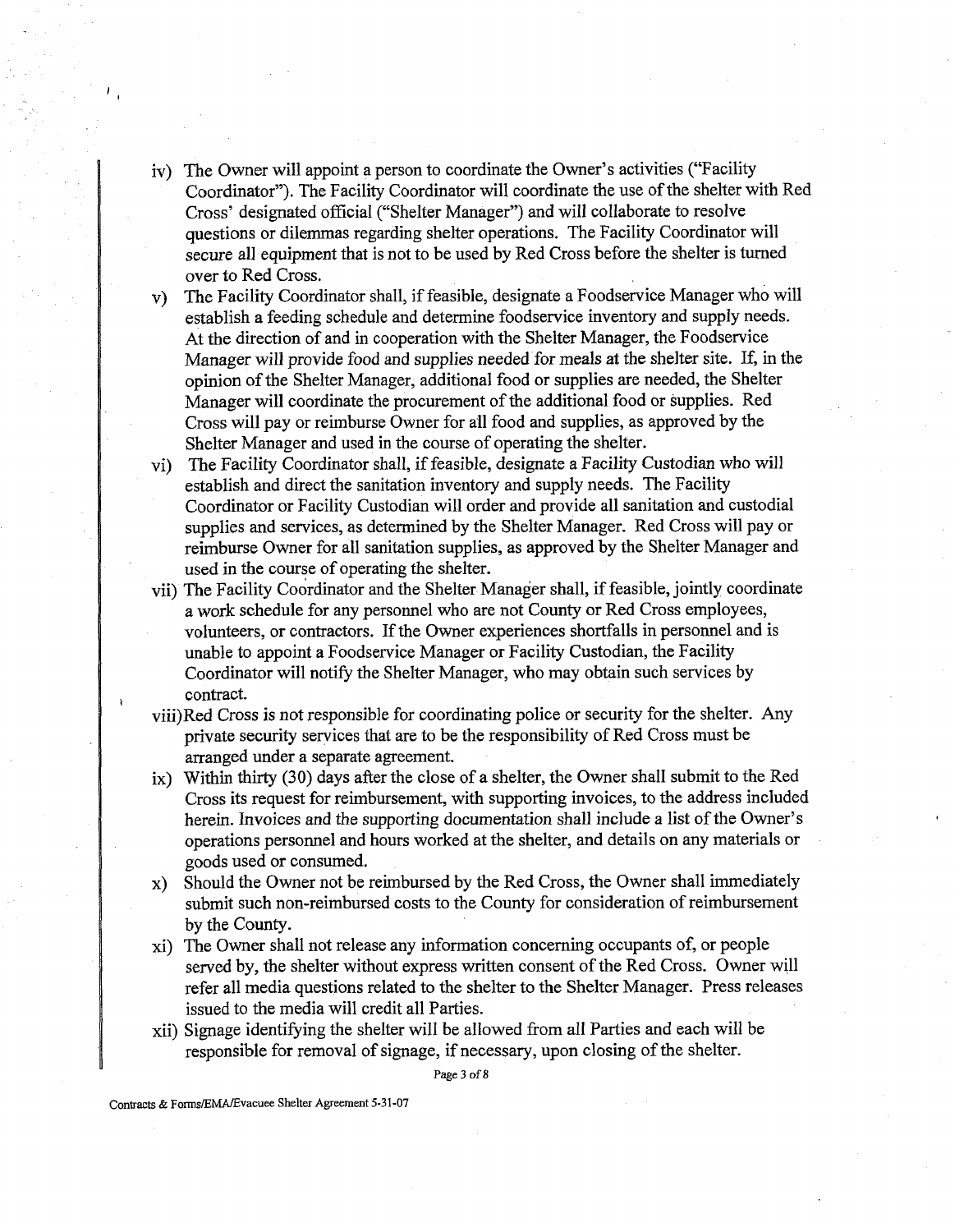### 6) Countv Certifications. The County certifies the following:

- i) To the extent any of Owner's personnel costs are not reimbursed by the Red Cross, the County will reimburse personnel costs at actual, current, per-hour straight time rate for instruction, custodial, maintenance, and food service.
- $ii$  To the extent any of Owner's out-of-pocket operational expenses are not reimbursed by the Red Cross, the County will reimburse the Owner for the reasonable out-of-pocket costs and expenses for the operational expenses, including the replacement of food, supplies, and equipment.
- iii) The County recognizes secondary shelters as a vital function in disaster response and recovery, and sanctions them as part of the County's Emergency Management Operations Plan.
- iv) The County may, when deemed necessary and requested and approved by the Shelter Manager, procure resources for the Red Cross and/or the Owner which could include, without limitation or guarantee, the following:
	- 1. Generators
	- 2. Emergency Lighting Kits
	- **3.** Communications Equipment
	- 4. Cots, Blankets, Pillows ,
	- 5. Towels, Washcloths
	- 6. Fans
	- 7. Showering Facilities
	- 8. Extension Cords
	- 9. Gasoline for Generators
	- 10. Food
	- 11. Beverages
	- 12. Janitorial Supplies
	- 13. Paper products
	- 14. Toiletries
	- 15. Augment Personnel
	- 16. Interpreters
	- 17. Security

18. Transportation

- 19. Message Boards/Signage
- 7) Red Cross Certifications. The Red Cross Certifies the following:
- i) The Red Cross Shelter Manager has primary responsibility for the operation of the shelter. The Red Cross will provide additional Red Cross staff and volunteers to carry out the activities of the shelter.
- ii) The Red Cross and all of its agents, employees, and volunteers will exercise reasonable care in the operation of the shelter facility.

Page 4 of **8**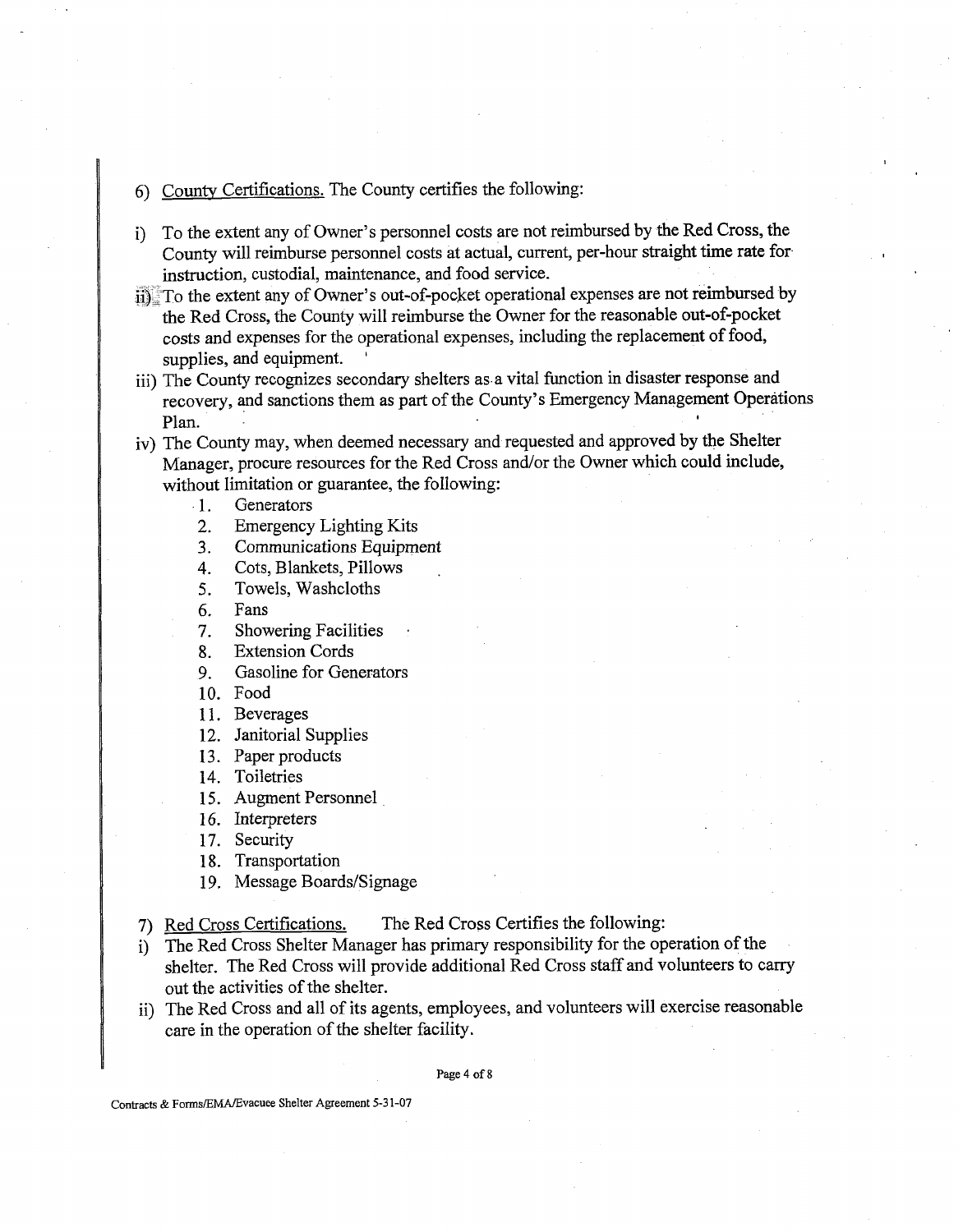- iii) The Red Cross will reimburse the Owner for personnel costs at actual, current, per-hour straight time rate for custodial, maintenance, and food service.
- iv) The Red Cross will reimburse the Owner for the reasonable out-of-pocket costs and expenses for the operational expenses it incurs due to the use of the facility as a shelter, including the replacement of food, supplies, and equipment. Property damaged, lost or stolen due to the negligence of the Red Cross will be compensated based on depreciated actual cash value. Reimbursement for any extraordinary or capital expenses (including without limitation painting, carpeting, wiring, and structural work) will be limited to replacement at actual cash value of the property. In such cases, the Red Cross will select from among bids from at least three reputable contractors. Storm damage and other damage caused by the disaster is not the responsibility of the Red Cross.
- v) The Red Cross will notify the Owner or Facilities Coordinator of the closing schedule for the shelter.
- 8) Review of Receipts Limited & No Guarantee. The County will receive and document all non-reimbursed costs submitted by the Owner. Notwithstanding such receipt, the County makes no guarantee, warrantee or opinion as to the eligibility or payment of such expenditures.
- 9) 24-Hour Points of Contact.

| <b>OWNER PRIMARY:</b><br>Cell $#$ :        |                                                                                              | $J_{\theta}$ m $\mu$ $K$ ) $\tau$<br>つらい                                              | 1.36                            |
|--------------------------------------------|----------------------------------------------------------------------------------------------|---------------------------------------------------------------------------------------|---------------------------------|
| <b>OWNER ALTERNATE:</b><br>$Cell$ #:       |                                                                                              | Gwen Goldn<br>6.36                                                                    |                                 |
| RED CROSS:<br>$Cell$ #:                    |                                                                                              | Jane [k]<br>25) - 366                                                                 |                                 |
| COUNTY:<br>Cell $#$ :                      |                                                                                              | <u>Renee<sup>1</sup> Coo</u><br>251-424-06                                            |                                 |
| OWNER:                                     |                                                                                              | œr                                                                                    | <u>Resby</u><br>Ù               |
| RED CROSS: The American National Red Cross | 204ന19<br>P.O. Box 1764<br>Mobile, AL 36633<br><u>With a copy to:</u><br>2025 E Street, N.W. | Alabama Gulf Coast Chapter<br>Office of the General Counsel<br>Washington, D.C. 20006 | The American National Red Cross |
|                                            |                                                                                              |                                                                                       |                                 |

10) Notices:

Page **5** of 8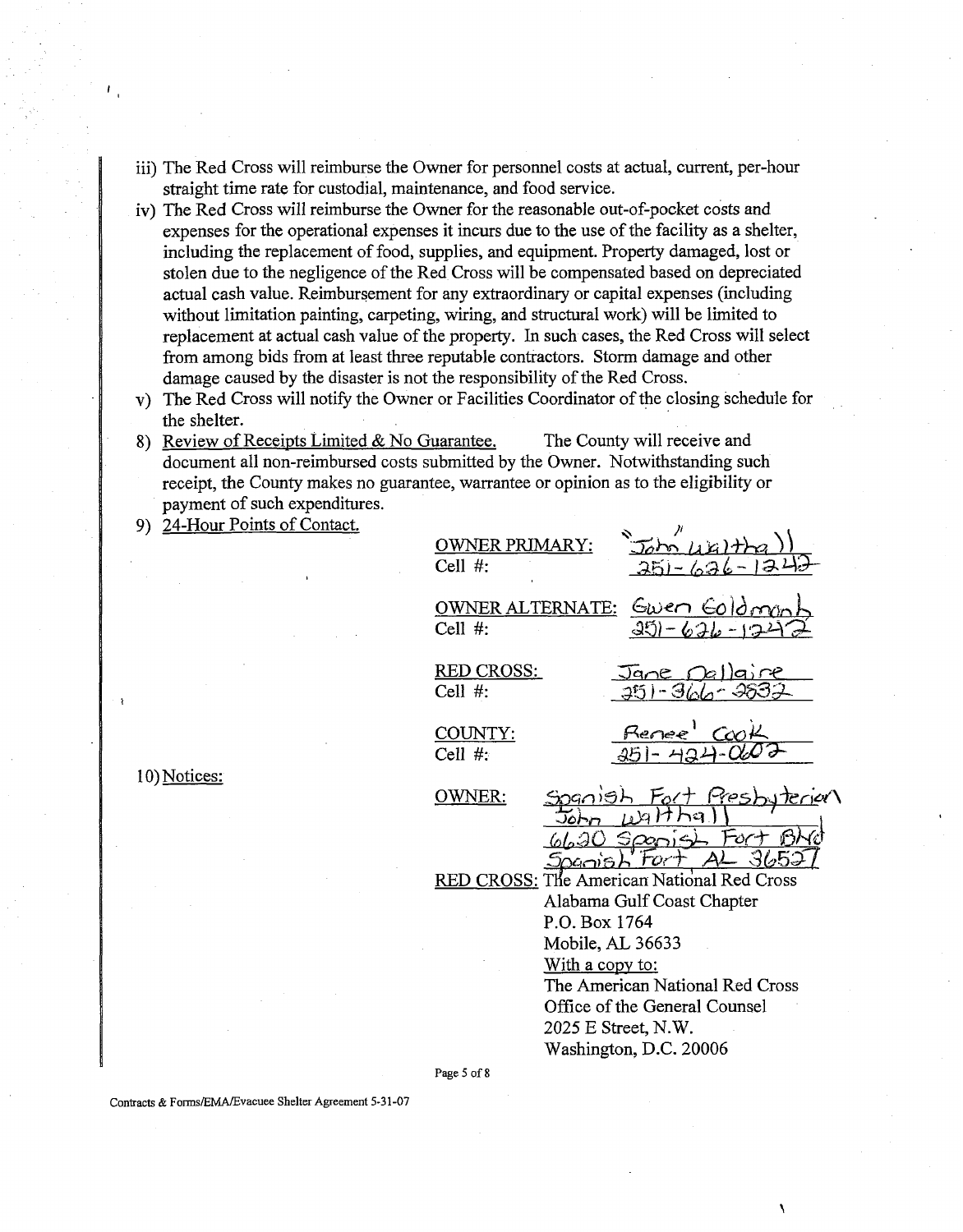With a copy to: The American National Red Cross Disaster Operations 2025 E. Street, N.W. Washington, D.C. 20006 Invoices to: The American National Red Cross Alabama Gulf Coast Chapter P.O. Box 1764 Mobile, **AL** 36633 The Baldwin County Commission C/O The Chairman 312 Courthouse Square Bay Minette, AL 36507 With a copy to: The Baldwin County **EMA**  23 100 McAuliffe Drive Robertsdale, AL 36567

# COUNTY:

11) Designated Non-Traditional Facilities. The Parties agree that the following Ownerowned properties may be utilized, during natural disasters or local emergencies, as evacuee-shelter facilities:

| Facility description:                       | Location/Address: | Approx. size:                                |
|---------------------------------------------|-------------------|----------------------------------------------|
| Spanish Fort Presbyterion 6630 Spanish Fort |                   |                                              |
|                                             |                   | Blvd Spanish Fort Pre-event 47 Past-event 24 |
|                                             |                   |                                              |

- 12) Term and Termination of the Agreement. Any of the Parties shall be able to, upon 30 days advance written notice, terminate this Agreement.
- 13) No Agency Created. This agreement does not create an agency relationship between or among any of the parties hereto. It is neither the express nor the implied intent of the Parties to create an agency relationship pursuant to this Agreement and the creation of such a relationship is prohibited and void.
- 14) Unenforceable Provisions. If any one or more of the provisions contained herein shall, for any reason, be held to be invalid, illegal or unenforceable in any respect, then such provision or provisions shall be deemed severable from the remaining provisions hereof, and such invalidity, illegality or unenforceability shall not affect any other provision

Page *6* of 8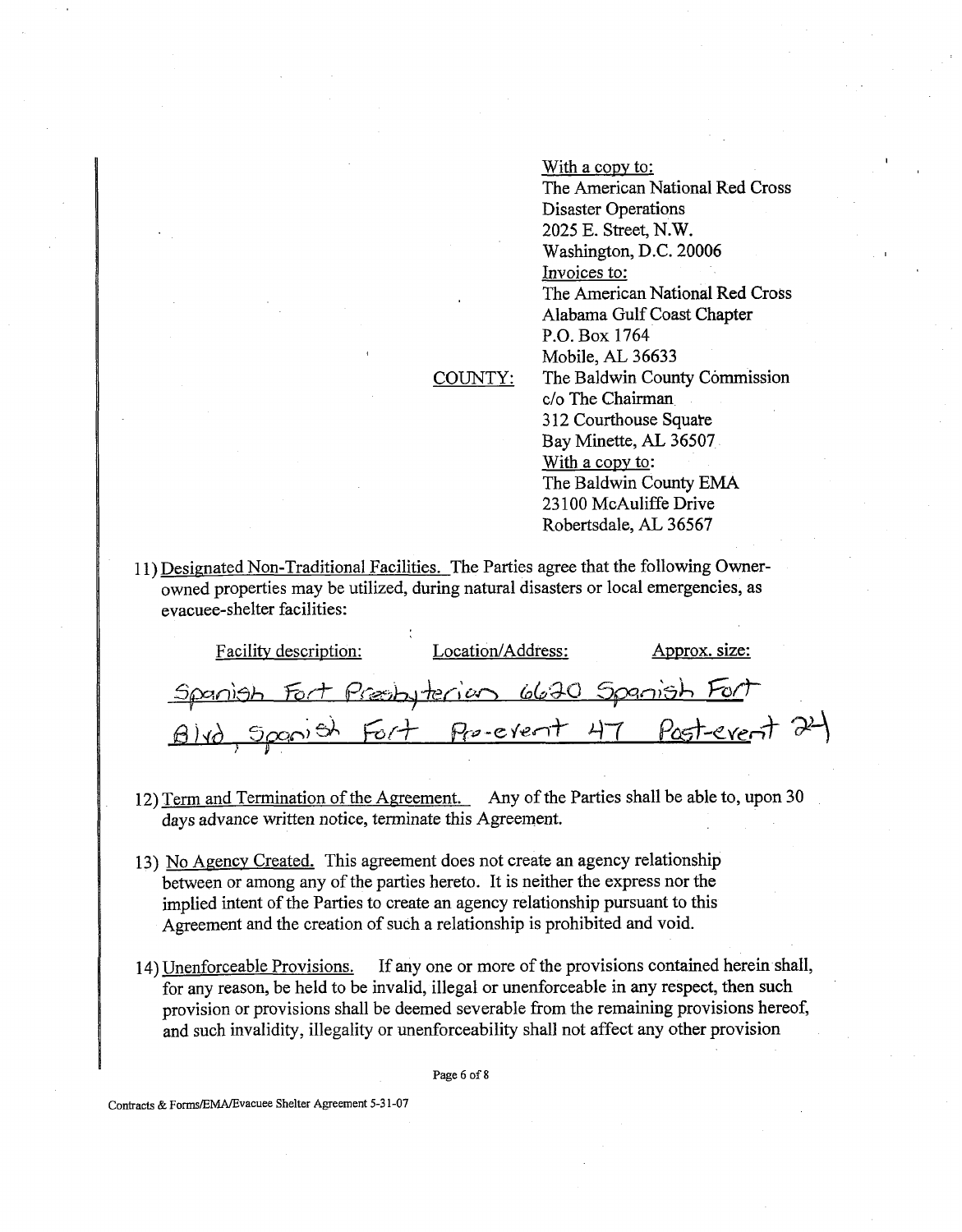hereof. This Agreement shall be construed as if such invalid, illegal or unenforceable provision had never been contained herein.

- 15) Entire Agreement. This Agreement represents the entire and integrated agreement between the Parties and supersedes all prior negotiations, representations, or agreements, either written or oral. This Agreement may be amended only by written instrument signed by all Parties.
- 16) Failure to Strictly Enforce Performance. The failure of the Parties to insist upon the strict performance of any of the terms, covenants, agreements and conditions of this Agreement shall not constitute, and shall never be asserted by the other Parties as constituting a default or be construed as a waiver or relinquishment of the right of the other Parties to thereafter enforce any such term, covenant, agreement, or condition, but the same shall continue in full force and effect.
- 17) Assignment. This Agreement or any interest herein shall not be assigned transferred or otherwise encumbered by the Parties without the prior written consent of the other Parties, which each party may withhold or grant in its sole discretion.

**IN WITNESS THEREOF, the Parties hereto have executed this Agreement effective on** the last date that the same is fully executed by the Parties as herein written.

#### *SIGNATURE AND NOTARY PAGE TO FOLLOW*

#### **THE REMAUVDER OF THIS PAGE INTENTIONALLY LEFT BLANK**

Page 7 of 8